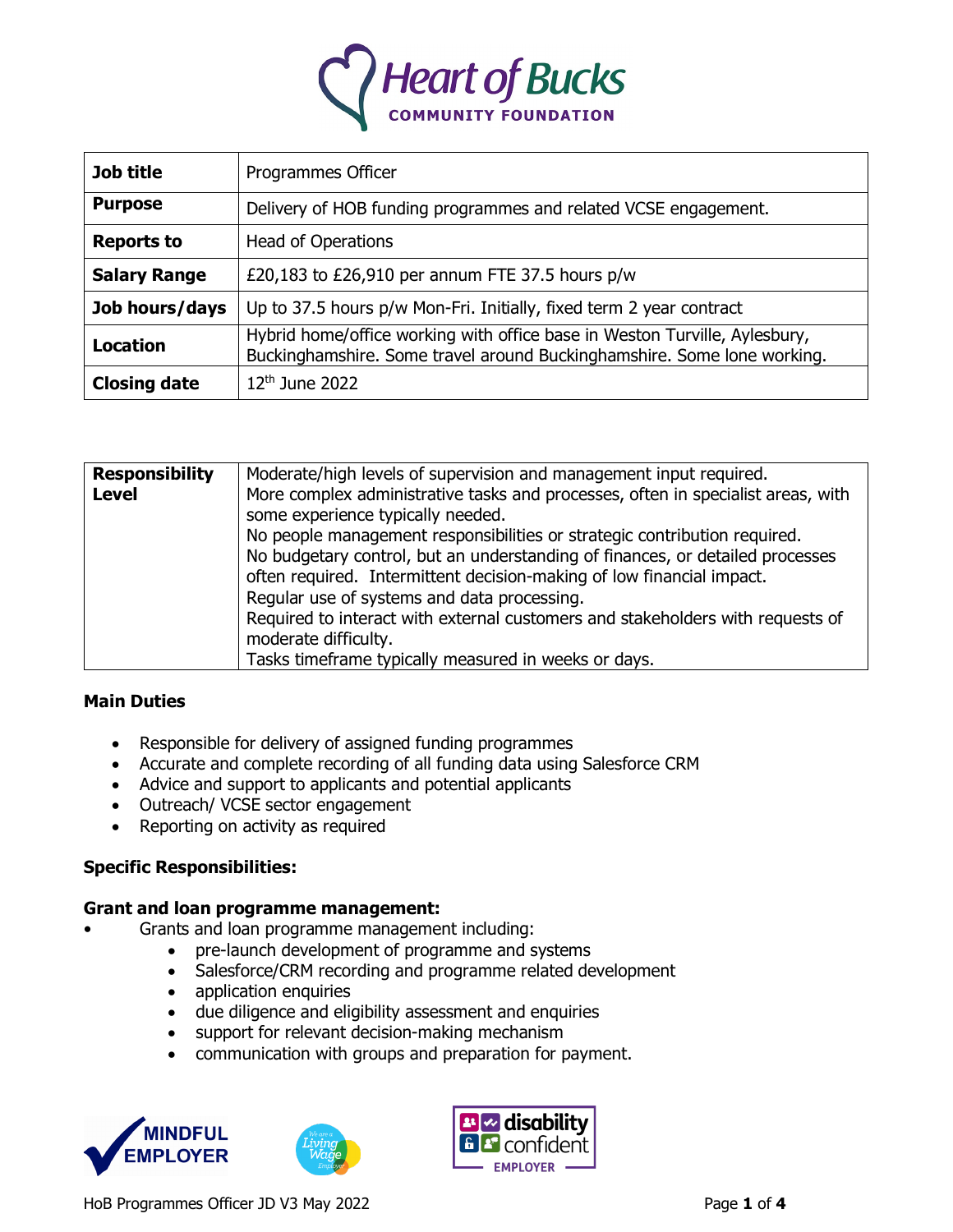- Make recommendations to donor advised programmes as required
- End of grant monitoring assessment and reporting
- Work with the Head of Development to support private donors and philanthropists to ensure that the priorities for their fund are met
- Work as a team to ensure that group mail boxes and telephones are monitored throughout working hours
- Work with the Finance Team to ensure that the grant and loans programmes are delivered within the available budget.

## **Community Engagement/Outreach**

- Undertake VCSE engagement/ outreach work to extend and maximise impact of our grant making, including funding advice, new programme promotion, site visits to grantees and potential grantees and other meetings with groups
- Undertake grantee research and user testing

### **Communications, Marketing and Events**

- Identify appropriate case studies and news stories
- Provide content for website and social media promotion of programmes
- Contribute to the smooth delivery of HoB events

### **Record keeping and reporting**

- Use of our Salesforce database to ensure records are accurate, up to date and GDPR compliant
- Provide activity and other reports on your area of work as required

### **General**

- Maintain a good working knowledge and understanding of the local VCSE sector
- Maintain a good working knowledge of external funding and other information and advice sources
- Ensure compliance with all HoB policies and relevant external legislation (eg GDPR)
- Other reasonable duties as required.

### **Person specification**

|                                                                                                 | <b>Essential</b> | <b>Desirable</b> | To be tested by<br>$(A = application, I =$<br>Interview, T=Test) |
|-------------------------------------------------------------------------------------------------|------------------|------------------|------------------------------------------------------------------|
| <b>Qualifications</b>                                                                           |                  |                  |                                                                  |
| 4 GCSEs at grades 9 to 4 (A* to C), level 2 NVQs or<br>equivalent                               |                  | X                | A,I (Test if the<br>desirable quals are<br>not present)          |
| <b>Knowledge and Experience</b>                                                                 |                  |                  |                                                                  |
| Financially literate                                                                            | X                |                  | A, I, T                                                          |
| Previous experience in a similar role                                                           |                  | X                | A,I                                                              |
| Knowledge of GDPR and the need for confidentiality<br>and discretion with sensitive information |                  | X                | A, I                                                             |
| Salesforce (or similar CRM system)                                                              |                  | X                | A,I                                                              |
| Not for profit sector governance                                                                |                  | Х                | A,I                                                              |
| Not for profit sector funding                                                                   |                  |                  | A,I                                                              |





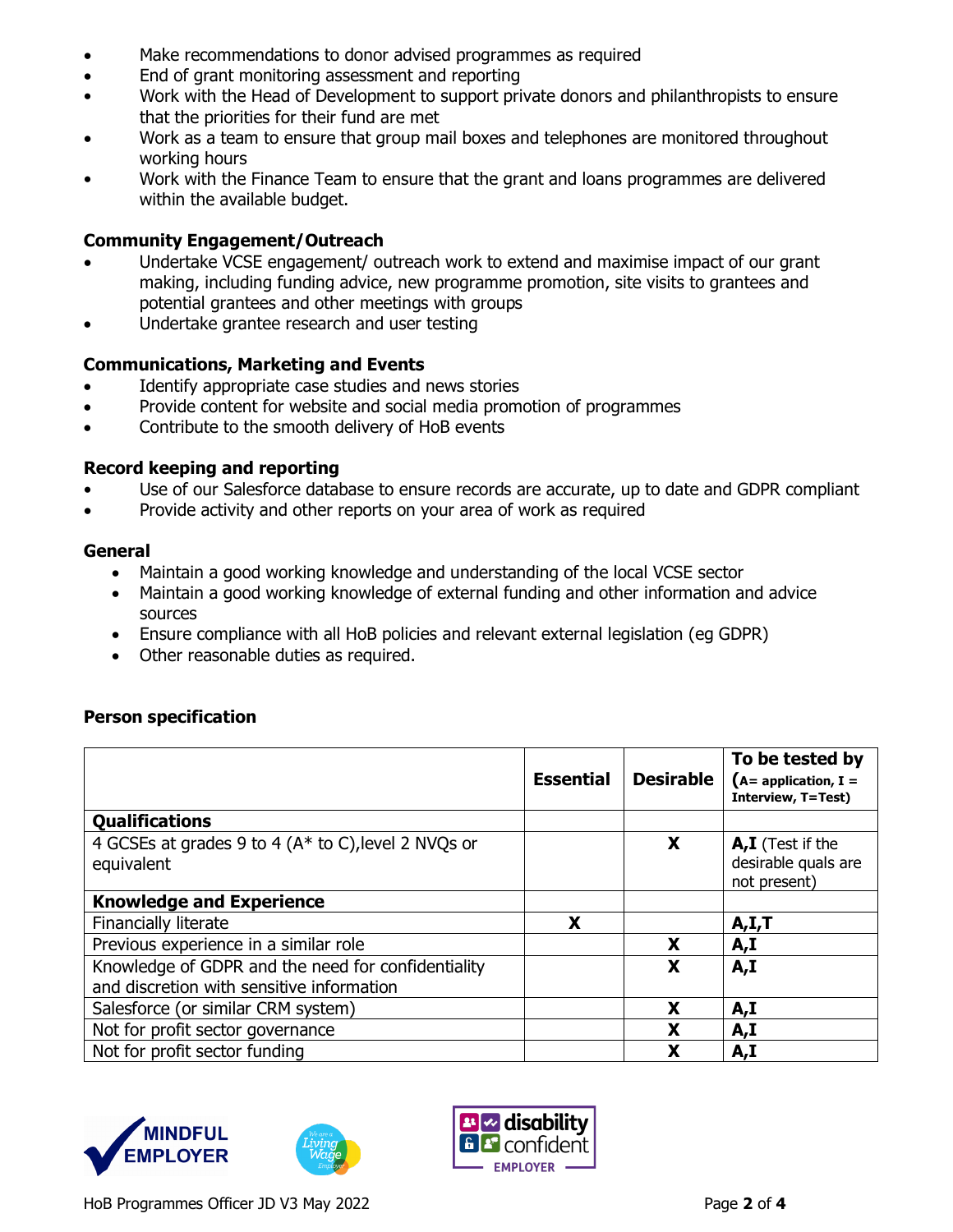| Not for profit sector in Buckinghamshire                    |   | X | A,I     |
|-------------------------------------------------------------|---|---|---------|
| <b>Skills</b>                                               |   |   |         |
| Ability to interpret and analyse applications               | X |   | A,I,T   |
| Excellent IT skills, particularly MS Office                 | X |   | A, I, T |
| Tactful, clear communication skills, including a good       | X |   | A,I,T   |
| command of written English                                  |   |   |         |
| Excellent interpersonal skills, able to work with a variety | X |   | A, I, T |
| of internal and external stakeholders                       |   |   |         |
| Excellent organisational and administrative skills, able    | X |   | A, I, T |
| to manage multiple priorities and meet deadlines            |   |   |         |
| <b>Personal attributes</b>                                  |   |   |         |
| Self-motivated, flexible and responds positively to         | X |   | A,I     |
| opportunities                                               |   |   |         |
| Confident addressing/presenting to groups of people on      | X |   | A,I     |
| work-related subjects                                       |   |   |         |
| Able to work collaboratively                                | X |   | A,I     |
| Ability and willingness to identify when to seek support    | X |   | A,I     |
| and when to use initiative                                  |   |   |         |
| Able to identify and articulate own development needs.      | X |   | A,I     |
| Comfortable with and able to undertake lone working         | X |   | A,I     |
| <b>Other</b>                                                |   |   |         |
| Access to independent travel                                | X |   | A, I    |
| Ability to occasionally work out of hours (time off in      |   | X | A       |
| lieu)                                                       |   |   |         |

# **Application process**

This post is offered on a two year fixed term contract, with the potential for extension after one year.

Please e-mail your cv **and** a covering letter to [Carolyn@heartofbucks.org](mailto:Carolyn@heartofbucks.org) outlining how your knowledge and skills are a good fit for this role. Please consider each element of the person specification with reference to your experience, skill, and knowledge gained in employment, voluntary work, studying, or a personal setting.

Whilst we would prefer a candidate who is able to work five days per week, we would consider other work patterns for the right candidate.

Heart of Bucks is a Disability Confident Employer, committed to equality of opportunity and celebration of diversity. We are signatories to the Mindful Employer Charter and are a Living Wage Employer. We take great care to ensure that our actions as an employer reflect our values. We promote equality of opportunity and welcome applications from a wide range of candidates. We select candidates for interview based on their skills, qualifications and experience and will ask about any reasonable adjustments you may require when inviting candidates to interview.